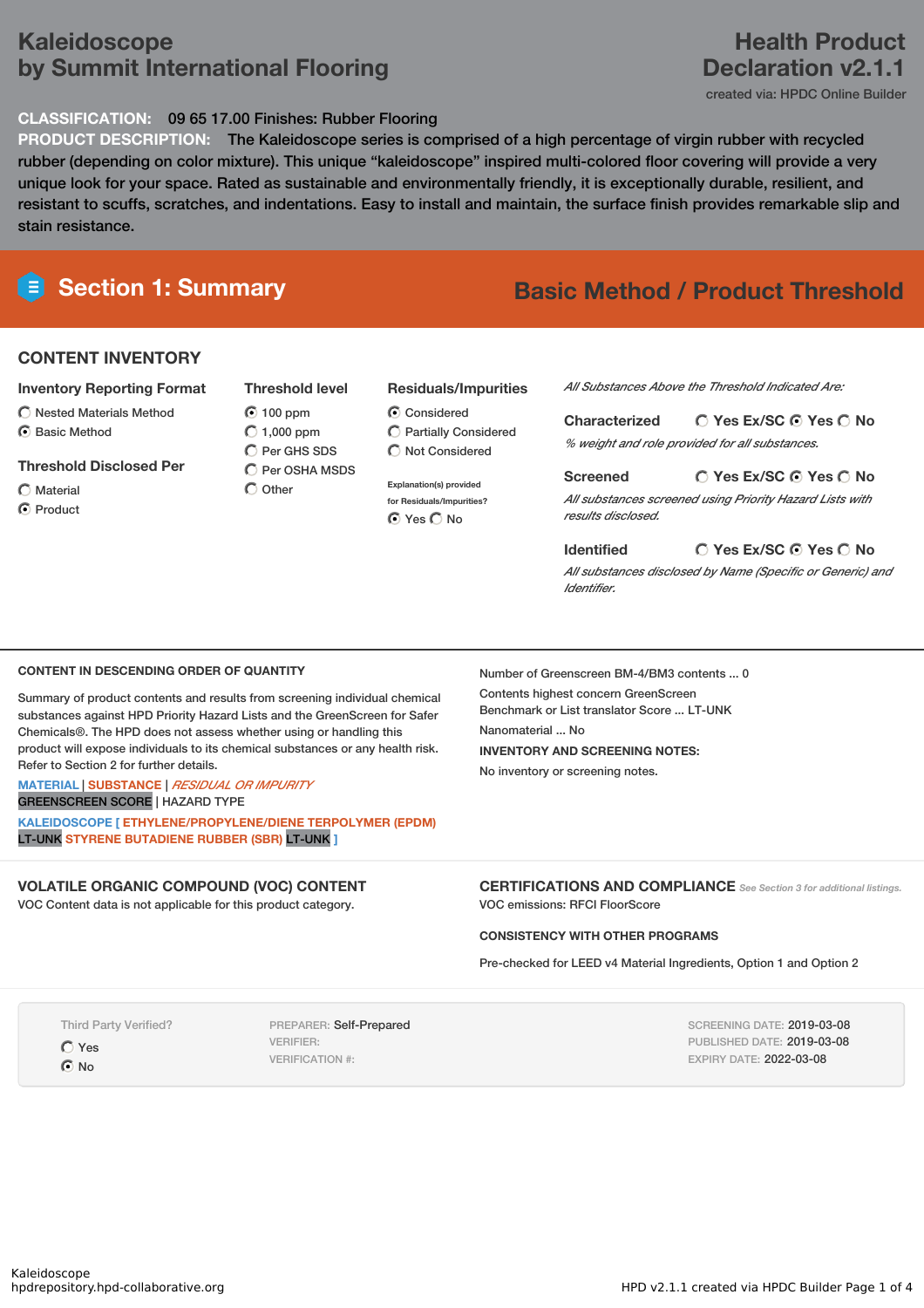This section lists contents in a product based on specific threshold(s) and reports detailed health information including hazards. This *HPD uses the inventory method indicated above, which is one of three possible methods:*

- *Basic Inventory method with Product-level threshold.*
- *Nested Material Inventory method with Product-level threshold*
- *Nested Material Inventory method with individual Material-level thresholds*

Definitions and requirements for the three inventory methods and requirements for each data field can be found in the HPD Open *Standard version 2.1, available on the HPDC website at: [www.hpd-collaborative.org/hpd-2-1-standard](http://www.hpd-collaborative.org/hpd-2-1-standard)*

### **KALEIDOSCOPE**

PRODUCT THRESHOLD: 100 ppm RESIDUALS AND IMPURITIES CONSIDERED: Yes

RESIDUALS AND IMPURITIES NOTES: "We are concerned as a company about the proprietary content with regards to exact quantities per product being released due to a possible manufacturing duplication. In the highly competitive recycled rubber flooring industry, exact formulations with regards to rubber crumb and polymer binder are really what determines product quality and durability. If our competitors had access to the ratios of contents of these products, we could quickly lose our competitive edge in the market place."

OTHER PRODUCT NOTES: No other notes to add.

|                                                                | ETHYLENE/PROPYLENE/DIENE TERPOLYMER (EPDM) |                                   |          |          | ID: 25038-36-2                    |  |
|----------------------------------------------------------------|--------------------------------------------|-----------------------------------|----------|----------|-----------------------------------|--|
| HAZARD SCREENING METHOD: Pharos Chemical and Materials Library |                                            | HAZARD SCREENING DATE: 2019-03-08 |          |          |                                   |  |
| %: $0.0000 - 99.0000$                                          | GS: LT-UNK                                 | RC: UNK                           | NANO: No |          | ROLE: Main Ingredient In Flooring |  |
| <b>HAZARD TYPE</b>                                             | <b>AGENCY AND LIST TITLES</b>              | WARNINGS                          |          |          |                                   |  |
|                                                                | No hazards found                           |                                   |          |          |                                   |  |
| SUBSTANCE NOTES: No notes to add.                              |                                            |                                   |          |          |                                   |  |
|                                                                |                                            |                                   |          |          |                                   |  |
| <b>STYRENE BUTADIENE RUBBER (SBR)</b>                          |                                            |                                   |          |          | ID: 9003-55-8                     |  |
| HAZARD SCREENING METHOD: Pharos Chemical and Materials Library | HAZARD SCREENING DATE: 2019-03-08          |                                   |          |          |                                   |  |
| %: $0.0000 - 99.0000$                                          | GS: LT-UNK                                 | RC: UNK                           |          | NANO: No | ROLE: Main Ingredient             |  |
| <b>HAZARD TYPE</b>                                             | AGENCY AND LIST TITLES                     |                                   | WARNINGS |          |                                   |  |
|                                                                | No hazards found                           |                                   |          |          |                                   |  |
| SUBSTANCE NOTES: No notes to add.                              |                                            |                                   |          |          |                                   |  |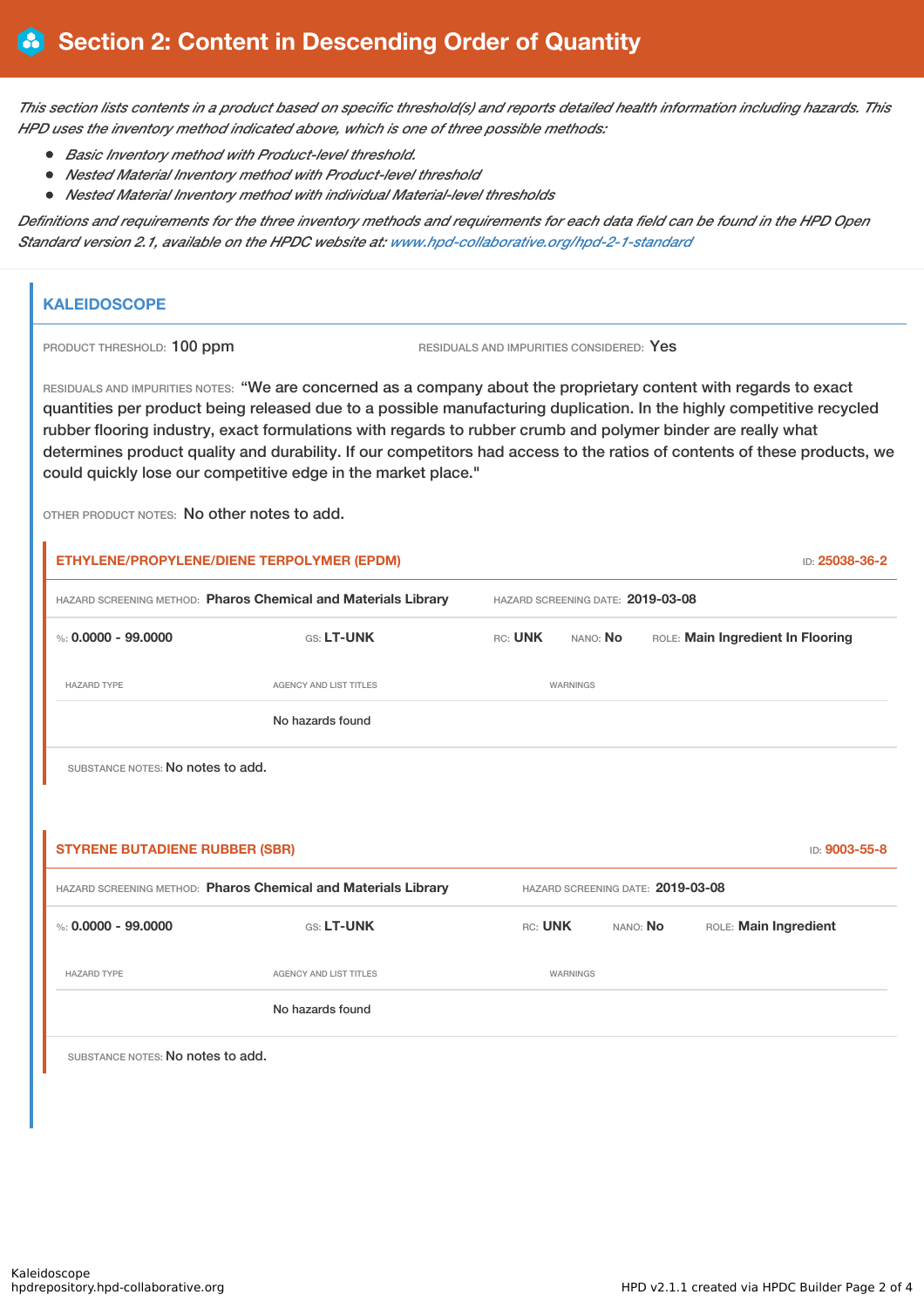This section lists applicable certification and standards compliance information for VOC emissions and VOC content. Other types of *health or environmental performance testing or certifications completed for the product may be provided.*

| <b>VOC EMISSIONS</b>                                                                                                                                                                 |                                           | <b>RFCI FloorScore</b>                      |                                      |  |  |
|--------------------------------------------------------------------------------------------------------------------------------------------------------------------------------------|-------------------------------------------|---------------------------------------------|--------------------------------------|--|--|
| CERTIFYING PARTY: Third Party<br>APPLICABLE FACILITIES: AII<br><b>CERTIFICATE URL:</b><br>https://www.scscertified.com/products/cert_pdfs/SummitFlooring_2019_SCS-<br>FS-04374 s.pdf | <b>ISSUE DATE:</b><br>$2019 - 02 -$<br>01 | <b>EXPIRY DATE:</b><br>$2020 - 01 -$<br>-31 | <b>CERTIFIER OR LAB:</b><br>No notes |  |  |

CERTIFICATION AND COMPLIANCE NOTES: No notes

## **H** Section 4: Accessories

This section lists related products or materials that the manufacturer requires or recommends for installation (such as adhesives or fasteners), maintenance, cleaning, or operations. For information relating to the contents of these related products, refer to their *applicable Health Product Declarations, if available.*

No accessories are required for this product.

## **Section 5: General Notes**

Our recycled rubber products may contribute to help your project contain one (1) LEED point for each category. The categories include: Materials & Resources: Construction Waste Management (MR 2), Environmentally Preferable Products (credit MR2.2), Recycled Content (credit MR 4), and Regional Materials (credit MR 5) Indoor Environmental Quality: Low Emitting Adhesives/Sealers (credit EQ 4.1) SCS-1350: Low Emitting Flooring Systems (credit EQ 4.3) Innovation & Design: Innovation (credit ID 1.1)